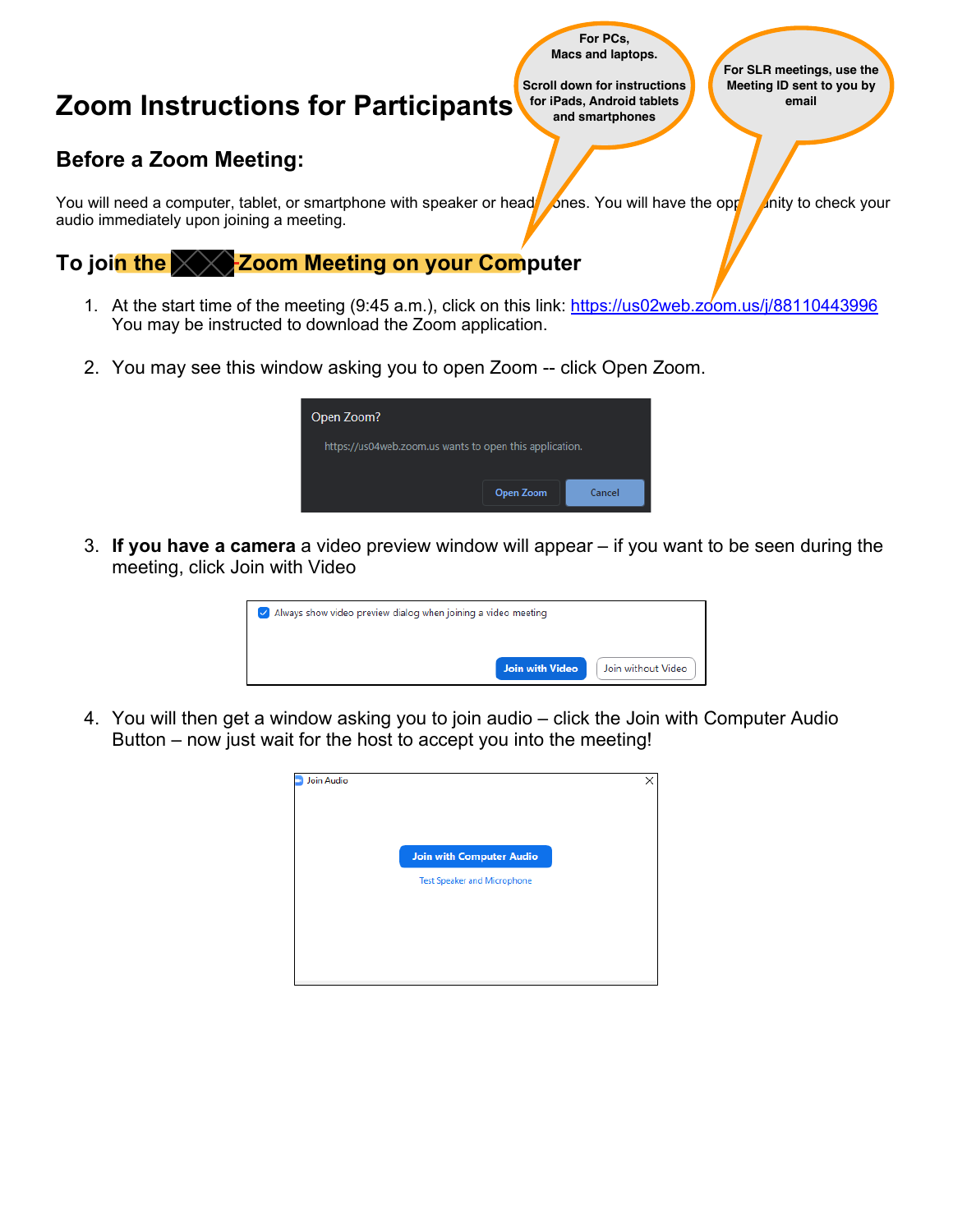#### **Participant Controls for Zoom Meetings using your Computer**



Using these Icons on your Zoom screen you can:

- Mute/unmute your microphone (far left)
- Turn on/off your camera ("Start/Stop Video")
- The other buttons will be for host use

Somewhere on your Zoom screen you will also see a choice to toggle between "speaker" and "gallery" view. "Speaker view" shows the active speaker. "Gallery view" shows all of the meeting participants.

### To join the **XX** Zoom Meeting on your iPad or Tablet

1. Make sure you have the ZOOM Cloud Meetings app installed on your iPad



2. Open the ZOOM Cloud Meetings app and tap "Join a Meeting"

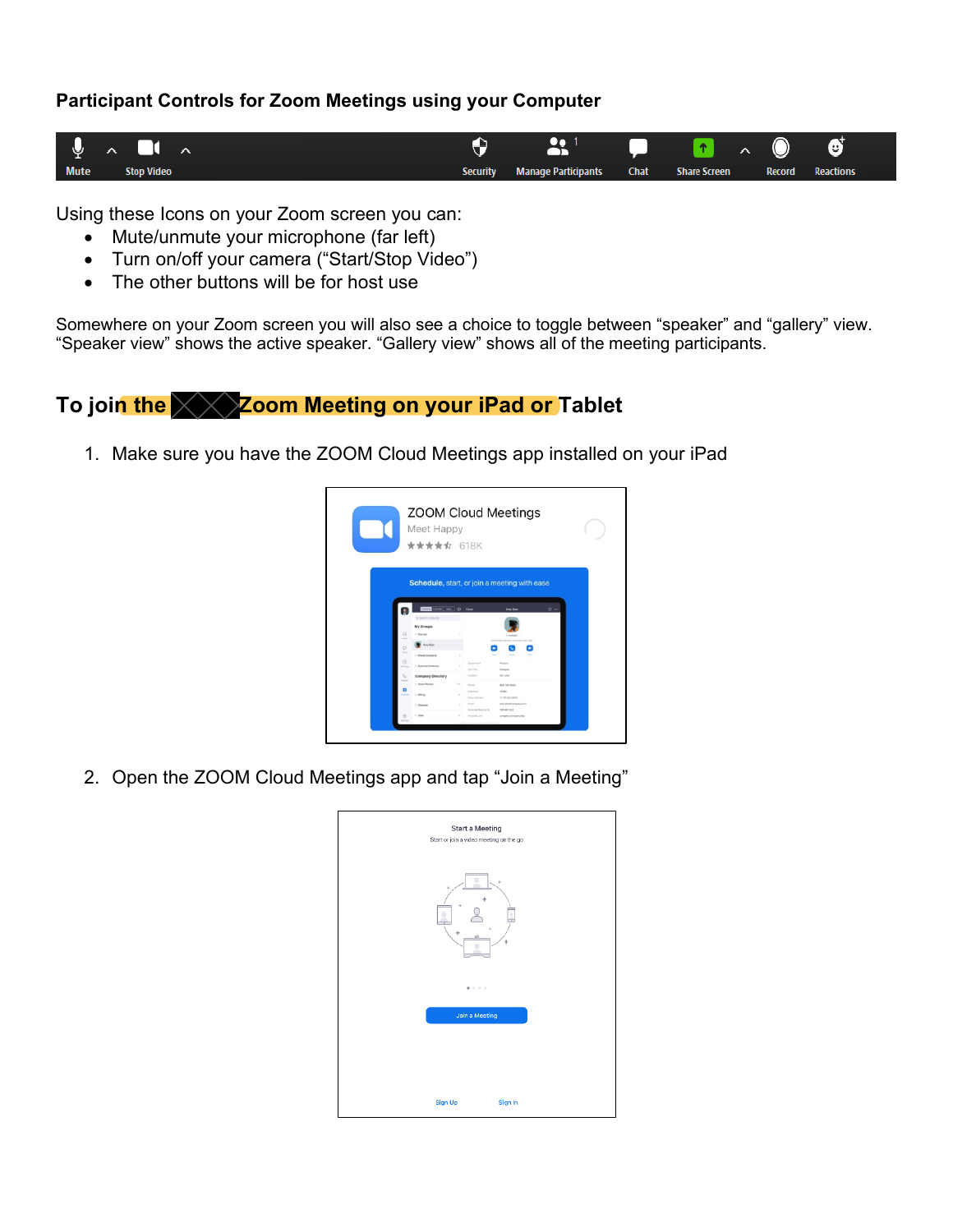3. This window will appear asking you for the Meeting ID and your name – enter **881 1044 3996** the meeting ID – then your name in the second line **but do not tap join yet**

|                                              | Cancel                 | Join a Meeting                                                                |              |
|----------------------------------------------|------------------------|-------------------------------------------------------------------------------|--------------|
| <b>Tap here</b><br>and type in<br>meeting ID |                        | Meeting ID                                                                    | $\checkmark$ |
|                                              |                        | Join with a personal link name                                                |              |
| <b>Tap here</b><br>and type in               |                        | Your name here                                                                |              |
| your name                                    |                        | Join                                                                          |              |
|                                              |                        | If you received an invitation link, tap on the link again to join the meeting |              |
|                                              | <b>JOIN OPTIONS</b>    |                                                                               |              |
|                                              | Don't Connect To Audio |                                                                               |              |
|                                              | Turn Off My Video      |                                                                               |              |
|                                              |                        |                                                                               |              |

4. Please check that same window for your "Join Options" and make sure the "Don't Connect to Audio" and "Turn Off My Video" options **are not selected.** If they are properly set-up, they should look like the image below and now you can tap join.

| Cancel                 | Join a Meeting                                                                |        |
|------------------------|-------------------------------------------------------------------------------|--------|
|                        |                                                                               |        |
|                        | Meeting ID                                                                    | $\vee$ |
|                        | Join with a personal link name                                                |        |
|                        | Your name here                                                                |        |
|                        | Join                                                                          |        |
|                        | If you received an invitation link, tap on the link again to join the meeting |        |
| <b>JOIN OPTIONS</b>    |                                                                               |        |
| Don't Connect To Audio |                                                                               |        |
| Turn Off My Video      |                                                                               |        |
|                        |                                                                               |        |
|                        |                                                                               |        |
|                        |                                                                               |        |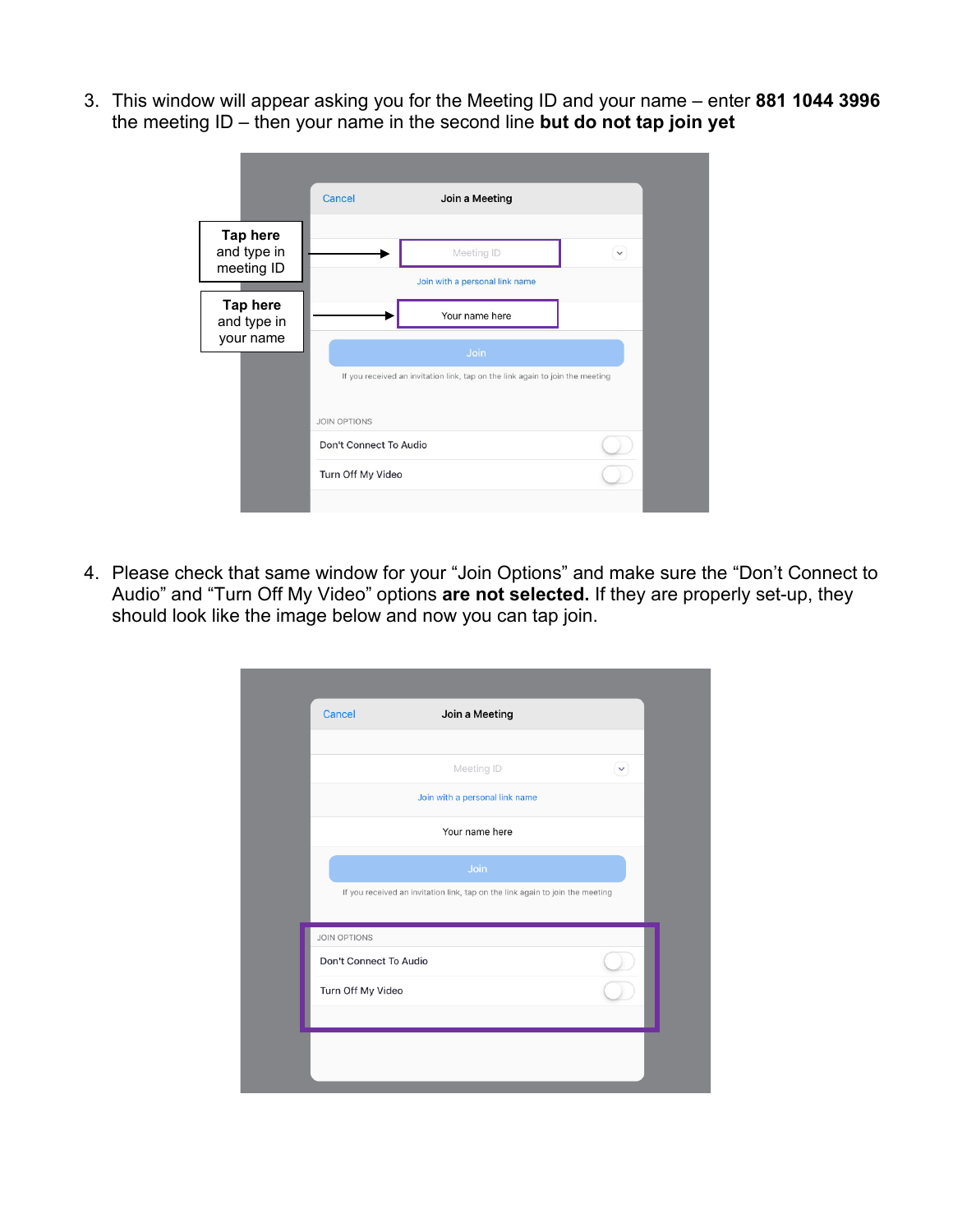5. Zoom will ask for access to the camera – tap "OK"

|                                                               | <b>Video Preview</b>                                 |                                   |                        |  |
|---------------------------------------------------------------|------------------------------------------------------|-----------------------------------|------------------------|--|
|                                                               |                                                      |                                   |                        |  |
|                                                               | "Zoom" Would Like to Access                          |                                   |                        |  |
|                                                               | the Camera<br>For people to see you during meetings, | Zoom needs access to your camera. |                        |  |
|                                                               | Don't Allow                                          | OK                                |                        |  |
| Always show video preview dialog when joining a video meeting |                                                      |                                   |                        |  |
|                                                               |                                                      |                                   |                        |  |
| Join without Video                                            |                                                      |                                   | <b>Join with Video</b> |  |
|                                                               |                                                      |                                   |                        |  |

6. You will be shown the video preview window – if you would like to be seen, tap "Join with Video"

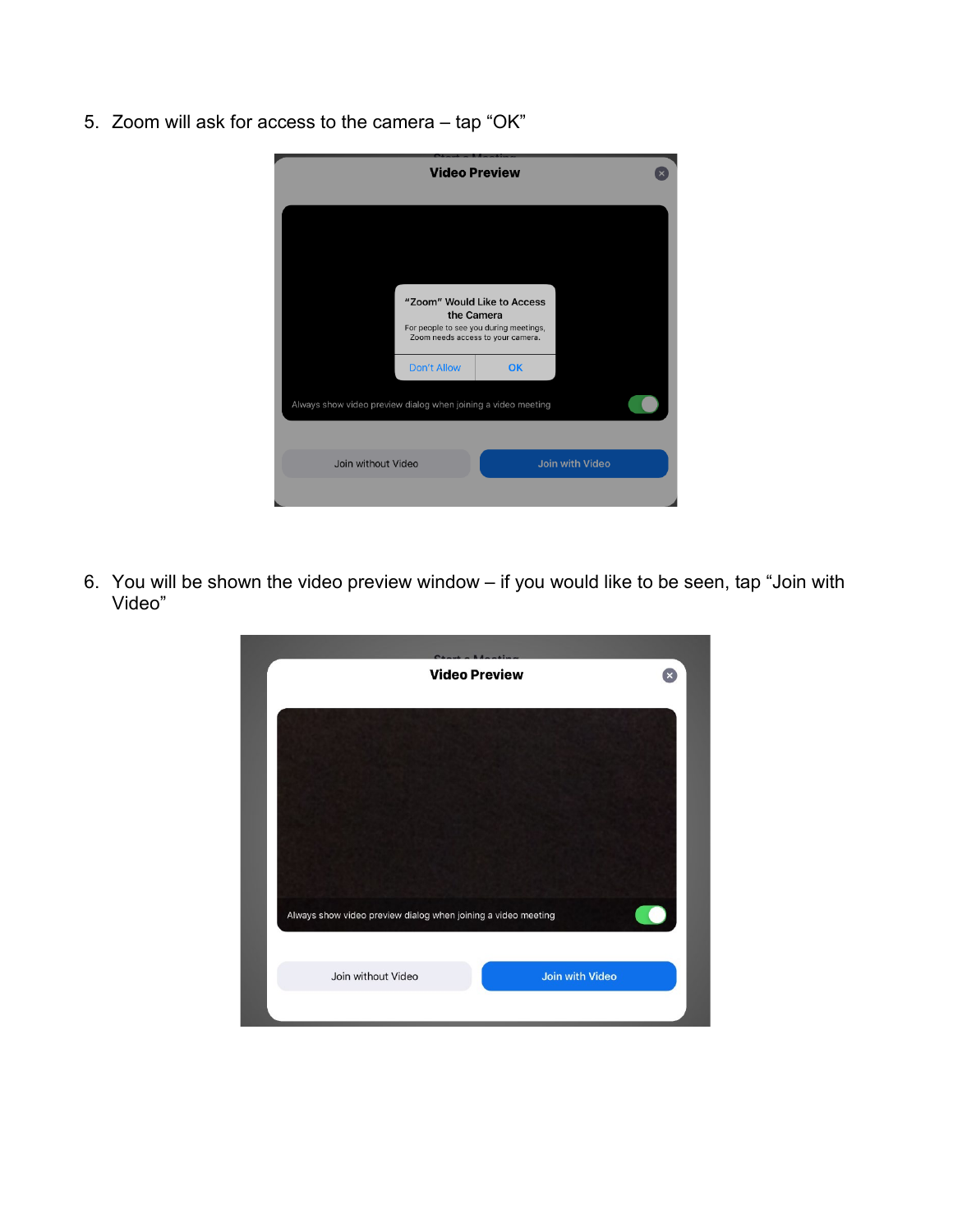7. Zoom will ask for access to the Microphone – tap "OK"



8. Zoom will ask to send you notifications – if you would like notifications, tap "Allow" – if not, tap "Don't Allow"



9. You will see this screen before the meeting host lets you into the meeting



10.**Final and important step**: once admitted, you will see this window asking you to join audio, please tap "Call using Internet Audio" – you are all set!

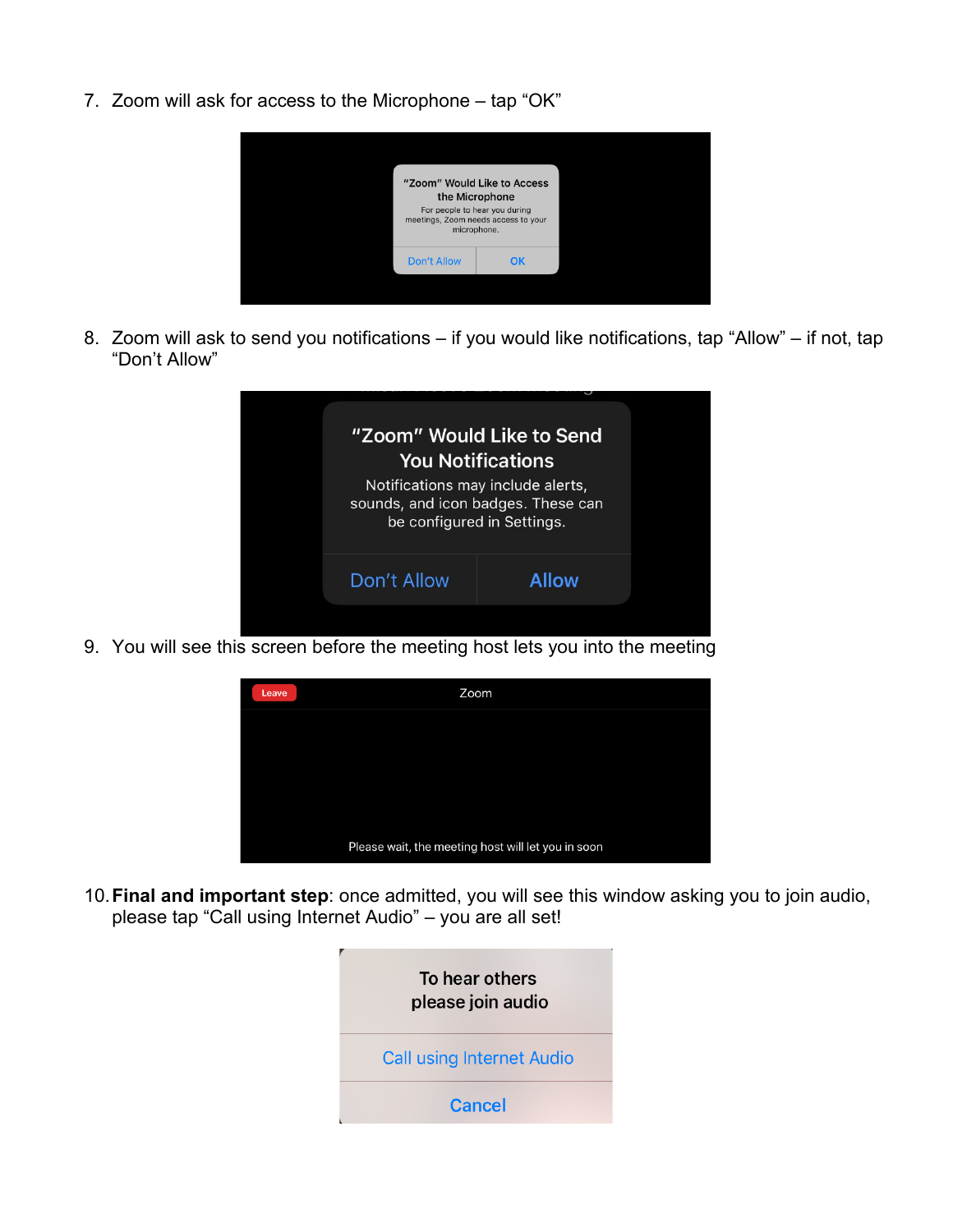#### **Participant Controls for Zoom Meetings using your iPad**



Using these Icons on your Zoom screen you can:

- Mute/unmute your microphone (microphone shaped button)
- Turn on/off your camera ("Start/Stop Video")
- The other buttons will be for host use

Somewhere on your Zoom screen you will also see a choice to toggle between "speaker" and "gallery" view. "Speaker view" shows the active speaker. "Gallery view" shows all of the meeting participants.

## To join the **XXX** Zoom Meeting on your Smartphone

1. Make sure you have the ZOOM Cloud Meetings app installed on your iPhone

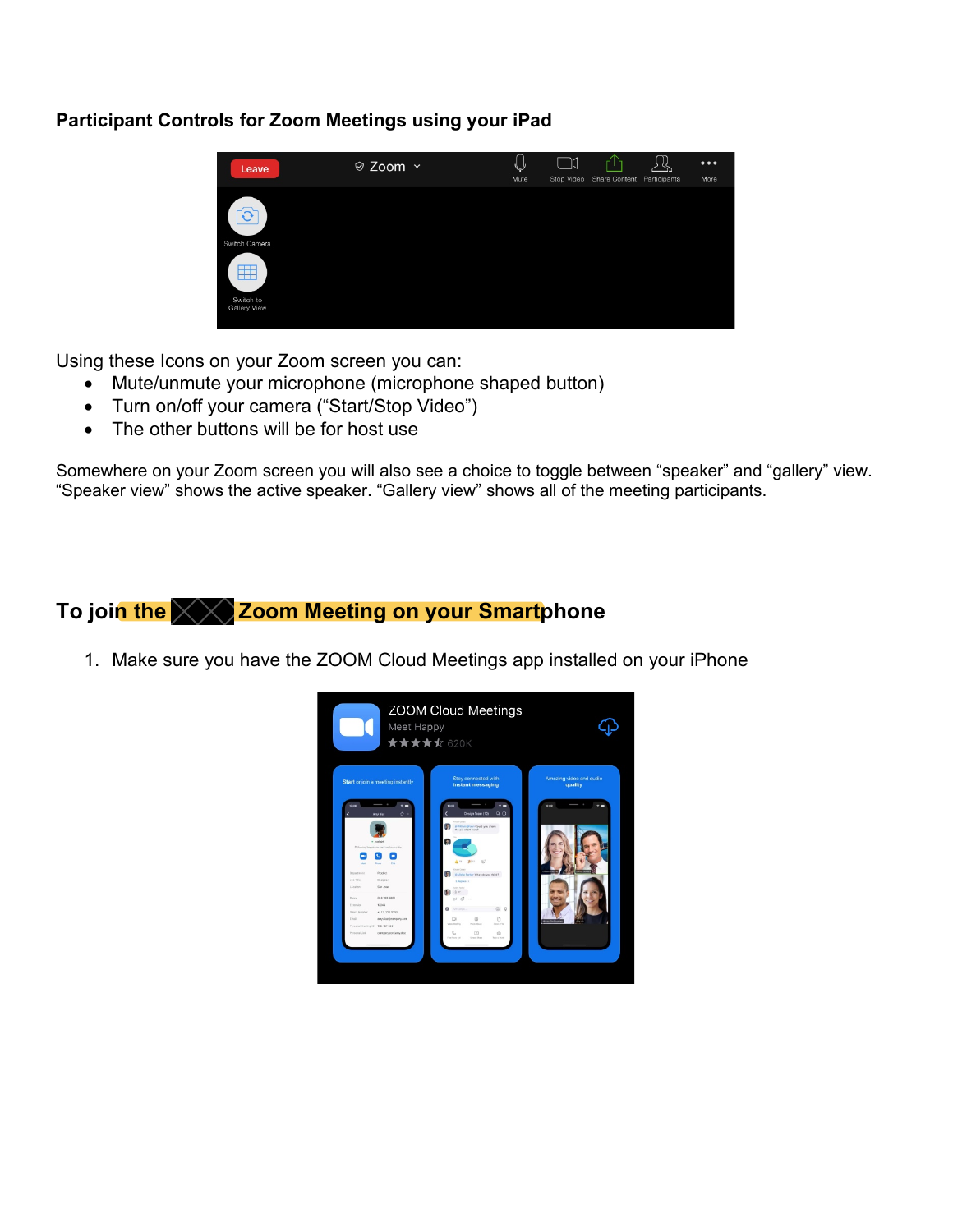2. Open the ZOOM Cloud Meetings app and tap "Join a Meeting"



3. This window will appear asking you for the Meeting ID and your name – enter **881 1044 3996** the meeting ID – then your name in the second line **but do not tap join meeting yet.**

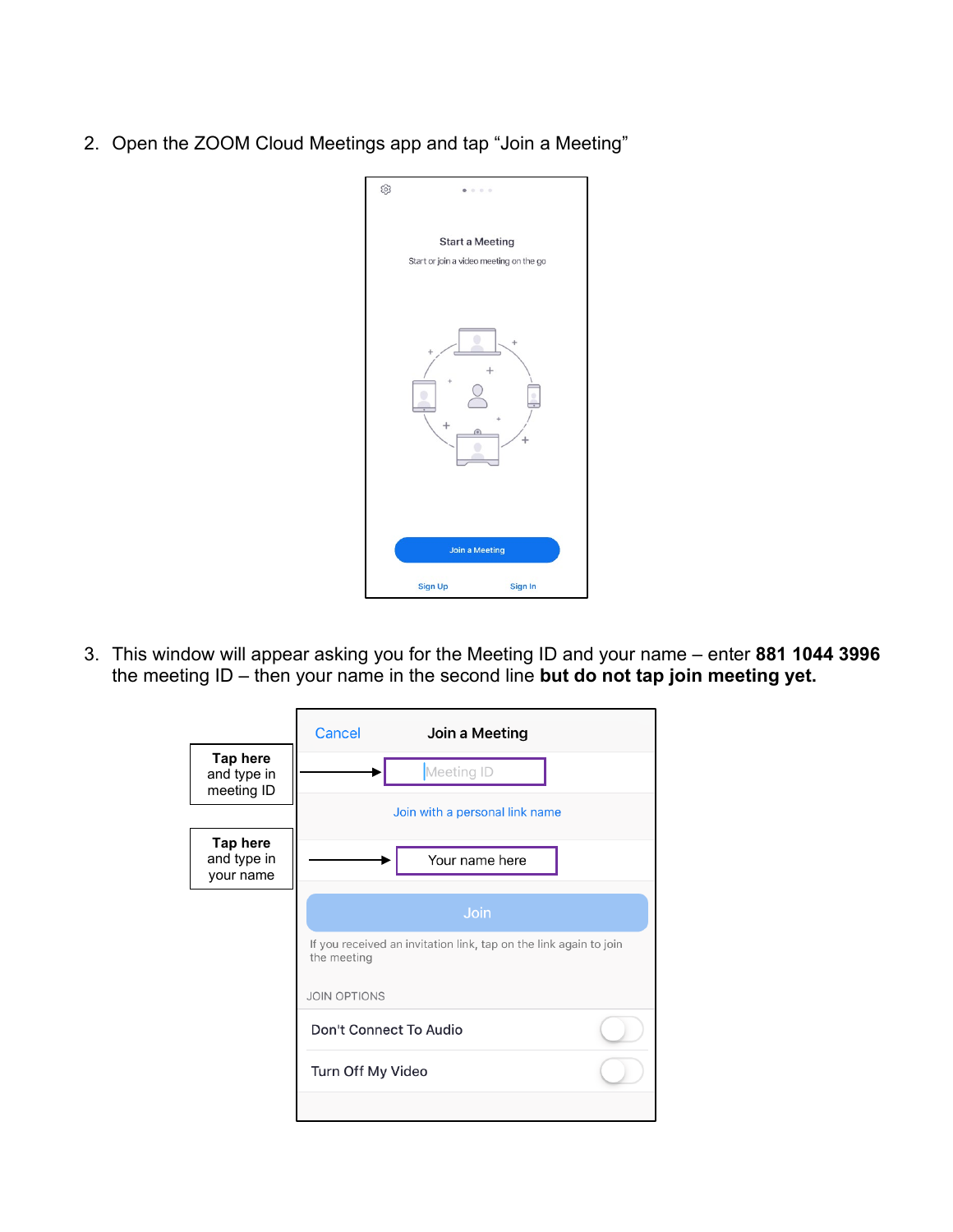4. Please check that same window for your "Join Options" and make sure the "Don't Connect to Audio" and "Turn Off My Video" options **are not selected.** If they are properly set-up, they should look like the image below and now you can tap join meeting.

| Cancel              | Join a Meeting                                                    |  |
|---------------------|-------------------------------------------------------------------|--|
|                     | Meeting ID                                                        |  |
|                     | Join with a personal link name                                    |  |
|                     | Your name here                                                    |  |
|                     | Join                                                              |  |
| the meeting         | If you received an invitation link, tap on the link again to join |  |
| <b>JOIN OPTIONS</b> |                                                                   |  |
|                     | Don't Connect To Audio                                            |  |
|                     | Turn Off My Video                                                 |  |
|                     |                                                                   |  |

5. Zoom will ask for access to the camera – tap "OK"

| "Zoom" Would Like to Access<br>the Camera                                   |    |
|-----------------------------------------------------------------------------|----|
| For people to see you during meetings,<br>Zoom needs access to your camera. |    |
| Don't Allow                                                                 | OK |
| Always show video preview dialog when<br>joining a video meeting            |    |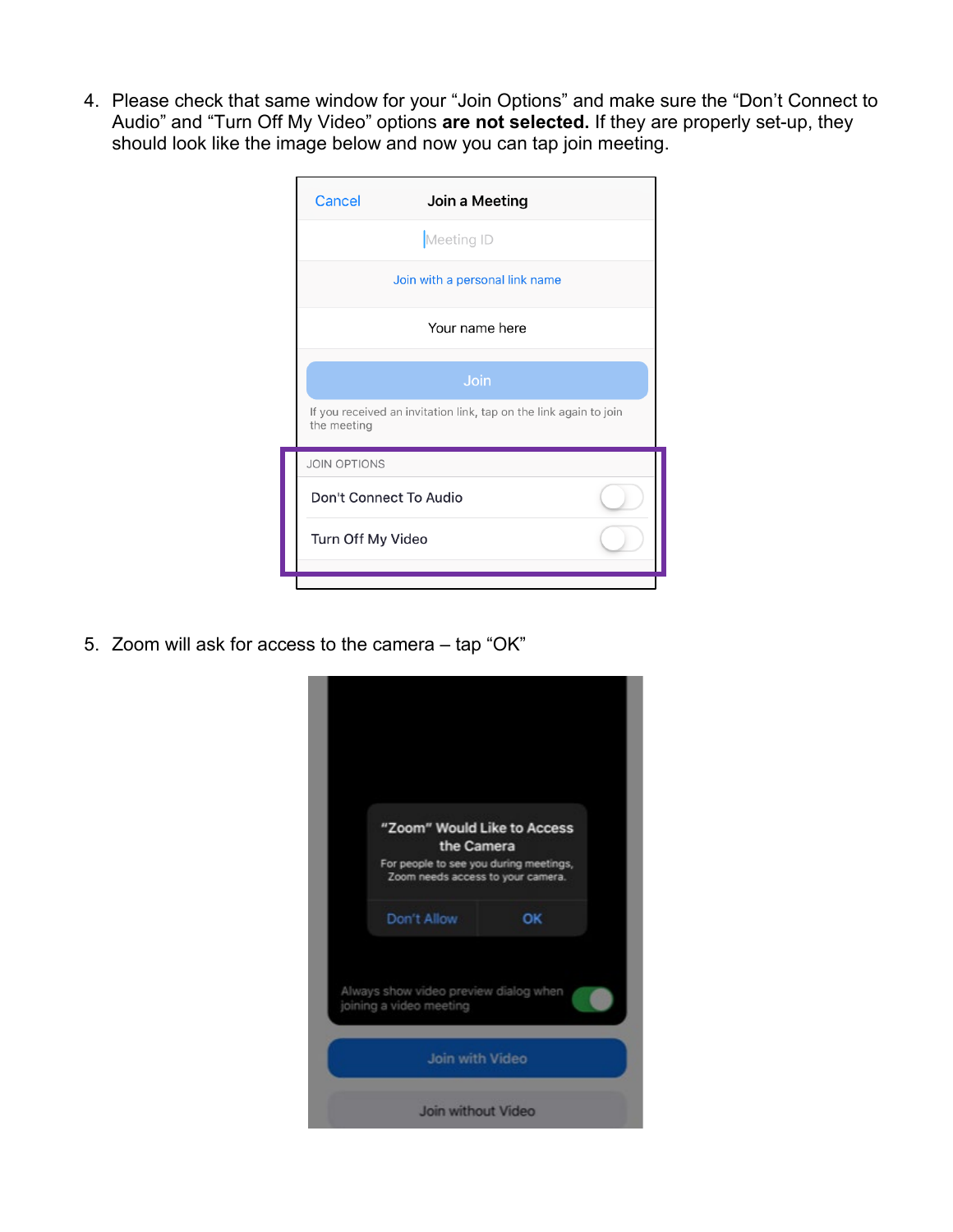6. You will be shown the video preview window – if you would like to be seen, tap "Join with Video"



7. Zoom will ask for access to the Microphone – tap "OK"

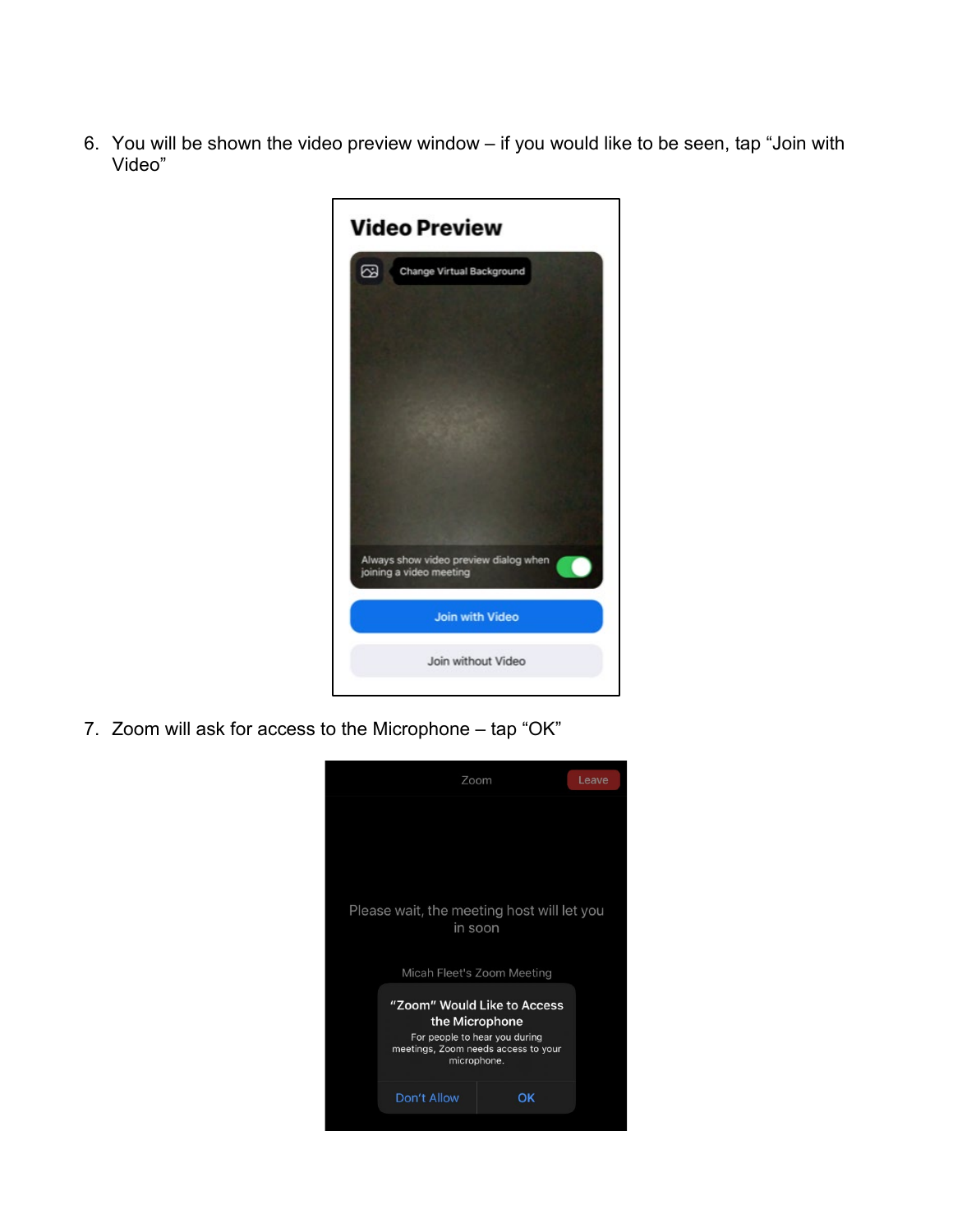8. Zoom will ask to send you notifications – if you would like notifications, tap "Allow" – if not, tap "Don't Allow"



9. You will see this screen before the meeting host lets you into the meeting



10.**Final and important step**: once admitted, you will see this window asking you to join audio, please tap "Call using Internet Audio" – you are all set!